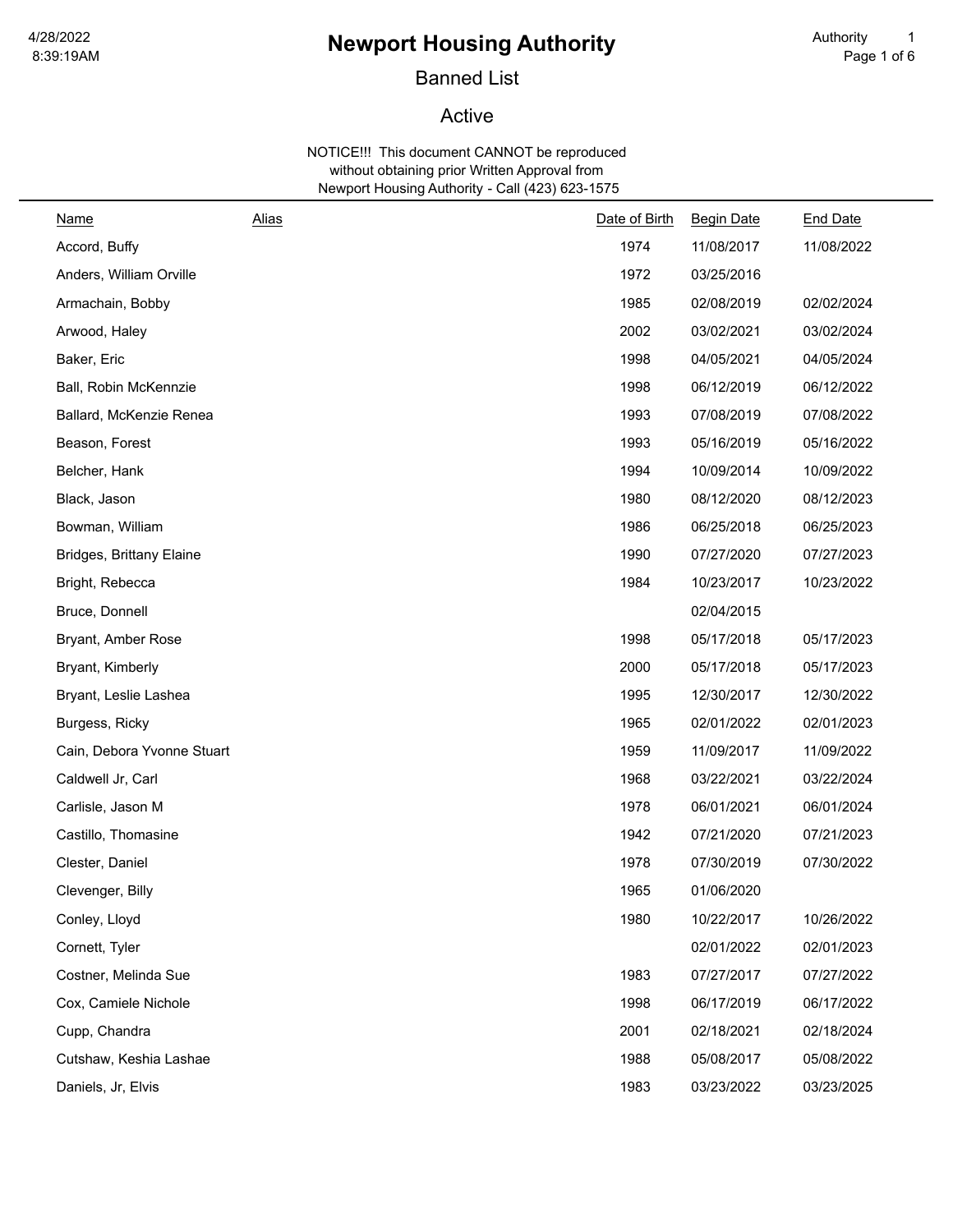# <sup>4/28/2022</sup> **Newport Housing Authority** Authority Authority 1<br>8:39:19AM Page 2 of 6

# Banned List

### Active

| Name                      | <b>Alias</b> | Date of Birth | <b>Begin Date</b> | <b>End Date</b> |
|---------------------------|--------------|---------------|-------------------|-----------------|
| Davis, Kelly              |              | 1964          | 07/28/2017        | 07/28/2022      |
| Davis, Nick A.            |              | 1986          | 08/13/2020        | 08/13/2023      |
| Dockery, Justin           |              | 1997          | 06/21/2021        | 06/21/2022      |
| Dorsey, Katrina           |              | 1974          | 07/25/2017        | 07/25/2022      |
| Dunn, Mary Faye           |              | 1971          | 02/08/2021        | 02/08/2024      |
| Ellison, David Eugene     |              | 1968          | 10/07/2021        | 10/07/2024      |
| England, Courtney         |              | 1996          | 05/05/2020        | 05/05/2023      |
| Eshelbacher, Raven Purdue |              | 1990          | 08/27/2012        |                 |
| Fine, Ashley Nicole       |              | 1984          | 03/07/2022        | 03/07/2025      |
| Fine, Brittany            |              | 1988          | 02/01/2022        | 02/01/2025      |
| Foreman, Miranda          |              | 1991          | 07/12/2017        | 07/12/2022      |
| Frady, Samantha Lee       |              | 1990          | 08/08/2019        | 08/08/2029      |
| Gann, Justin              |              | 1988          | 07/28/2017        |                 |
| Gibson, Rochelle          |              | 1979          | 07/16/2018        | 07/16/2023      |
| Gillum, Stephanie Stacy   |              | 1973          | 03/19/2021        | 09/19/2022      |
| Goins, Deven Alan         |              | 2002          | 03/08/2021        | 03/08/2024      |
| Goins, Joshua Ray         |              | 1983          | 09/03/2013        |                 |
| Goins, Melinda Ann        |              | 1983          | 12/04/2018        |                 |
| Goins, Rose               |              | 1958          | 03/08/2021        | 03/08/2024      |
| Goodman, Kimberly Barbara |              | 1996          | 06/09/2020        | 06/09/2023      |
| Gorrell, Charles Dalton   |              | 1991          | 05/05/2020        | 05/05/2023      |
| Graustien, Jonathan       |              | 1992          | 07/21/2021        | 07/21/2024      |
| Green, Kelly Leann        |              | 1972          | 11/17/2021        | 11/17/2024      |
| Guy, Marcus               |              | 1984          | 01/02/2020        | 01/02/2023      |
| Hall, James Scott         | Jamie Hall   | 1975          | 10/06/2009        |                 |
| Hall, Parker Danny        |              | 1976          | 06/22/2018        | 06/22/2023      |
| Hall, Tiffany LeShea      |              | 1995          | 11/13/2017        | 11/13/2022      |
| Hall, William Dalton      |              | 1996          | 11/09/2021        | 11/09/2024      |
| Harris, Samantha          |              | 1992          | 08/20/2015        |                 |
| Hartsell, Brian Joseph    |              | 1977          | 07/25/2017        | 07/25/2022      |
| Hayes, Karen              |              | 1973          | 07/15/2021        | 07/15/2024      |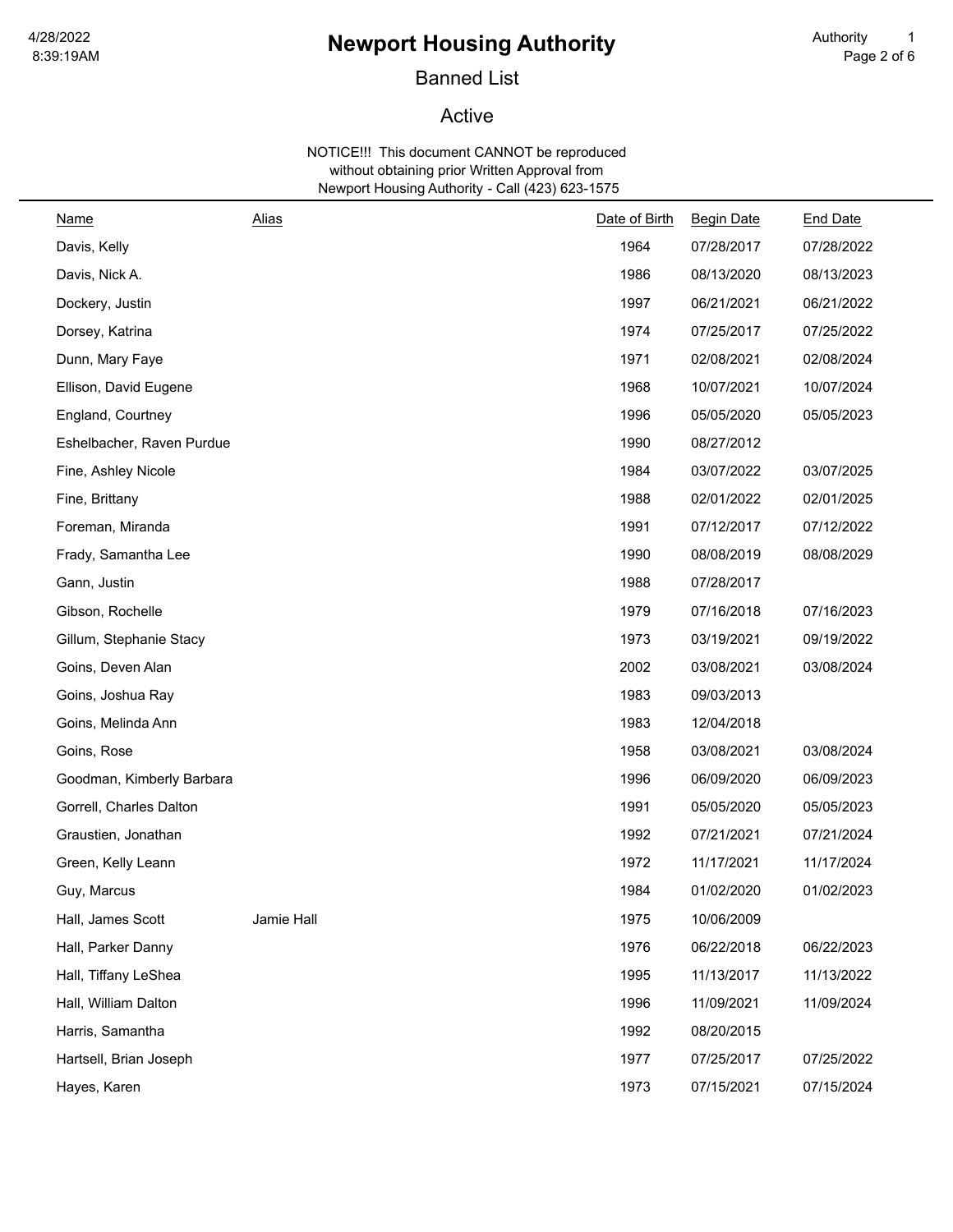# <sup>4/28/2022</sup> • **Newport Housing Authority** • Authority 1<br>8:39:19AM Page 3 of 6

# Banned List

## Active

| <u>Name</u>              | <b>Alias</b>            | Date of Birth | <b>Begin Date</b> | <b>End Date</b> |
|--------------------------|-------------------------|---------------|-------------------|-----------------|
| Hembree, Cindy           |                         | 1980          | 03/01/2021        | 03/01/2024      |
| Hempy, Joshua Matthew    |                         | 1992          | 01/27/2013        |                 |
| Henderson, Gary          |                         | 1965          | 07/06/2021        | 07/06/2024      |
| Henderson, Inga Joy      |                         | 1969          | 07/06/2021        | 07/06/2024      |
| Hild, Allison            |                         | 1977          | 11/03/2017        | 11/03/2022      |
| Holt, Bobby J            |                         | 1959          | 06/21/2018        | 06/21/2023      |
| Holt, Tammy L            |                         | 1963          | 12/20/2021        | 12/20/2024      |
| Hull, Xzavier R          |                         | 1994          | 06/09/2020        | 06/09/2023      |
| Hux, Ethan               |                         | 1999          | 03/01/2021        | 03/01/2024      |
| James, Brandon           |                         | 1988          | 06/26/2018        | 06/26/2023      |
| Jeffers, Amber Joy       |                         | 1997          | 09/08/2021        | 09/08/2024      |
| Johnson, Daniel          |                         | 1989          | 02/26/2013        | 02/26/2113      |
| Jones, Billye Joe        |                         | 1980          | 05/16/2019        | 05/16/2022      |
| Jones, Jerry             |                         | 1963          | 02/03/2021        | 02/03/2024      |
| Keasling, Johnnie        |                         | 1985          | 11/10/2010        |                 |
| Kula, Amber C            |                         | 1999          | 02/22/2022        | 02/22/2025      |
| Kyker, Dione C           |                         | 1973          | 09/18/2017        | 09/18/2022      |
| Lamaster, Micah          |                         | 1999          | 05/05/2020        | 05/05/2023      |
| Lane, Dustin             |                         | 1989          | 07/28/2017        | 07/28/2022      |
| Leach, James Scott       | Jamesyboy Gambino Leach | 1995          | 04/21/2022        | 04/21/2023      |
| Lemoine, Stephen         |                         | 1997          | 08/08/2021        | 08/08/2022      |
| Lewis, Steven Edward     |                         | 1979          | 06/12/2019        | 06/12/2022      |
| Lindsey, Breanna         |                         | 1994          | 06/12/2019        | 06/12/2022      |
| Loyd, David Carrol       |                         | 1992          | 10/07/2021        | 10/07/2024      |
| Lucas, Ryan              |                         |               | 11/26/2019        | 11/26/2022      |
| Lucas, William           |                         | 1997          | 11/26/2019        | 11/26/2022      |
| Lucot, Benjamin Andrew   |                         | 1980          | 07/14/2020        | 07/14/2023      |
| Lydon, Brandon Lee       |                         | 1989          | 11/25/2019        | 11/25/2022      |
| Lyons, John Edward       |                         | 1958          | 12/03/2019        | 12/03/2022      |
| Mangus, Shannon Styles   |                         | 1892          | 06/12/2019        | 06/12/2022      |
| Maples, Lonnie Lee Etter |                         | 1970          | 03/13/2018        | 03/13/2023      |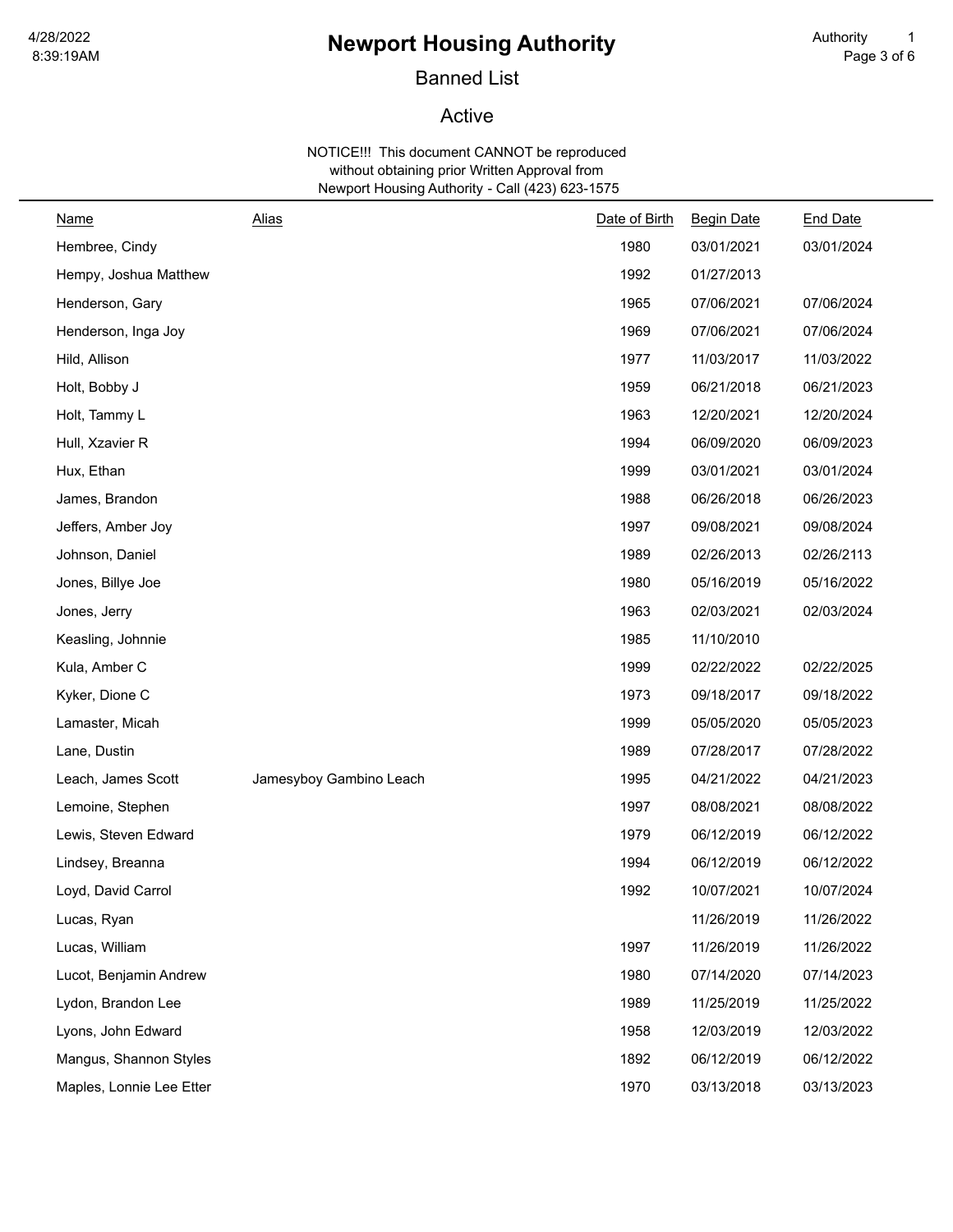# <sup>4/28/2022</sup> • **Newport Housing Authority** • Authority 1<br>8:39:19AM Page 4 of 6

# Banned List

## Active

| Name                    | <b>Alias</b> | Date of Birth | <b>Begin Date</b> | <b>End Date</b> |
|-------------------------|--------------|---------------|-------------------|-----------------|
| Martin II, Arvil        |              | 1986          | 08/18/2020        | 08/18/2023      |
| Martin, Arletha Morrow  |              | 1966          | 06/22/2018        | 06/22/2023      |
| Martin, Arvil C         |              | 1959          | 08/14/2020        | 08/14/2023      |
| Martin, Dolly           |              | 1960          | 08/18/2020        | 08/18/2023      |
| Maynard, Cory           |              | 1991          | 05/16/2019        | 05/16/2022      |
| Mcgaha, Chad            |              | 1997          | 06/12/2019        | 06/12/2022      |
| McGaha, Daniel Keith    |              | 1987          | 12/30/2017        | 12/30/2022      |
| McMahan, Brandi L       |              | 1982          | 08/17/2021        | 08/17/2024      |
| Messer, Brittney Nicole |              | 1990          | 05/20/2019        | 05/20/2022      |
| Monday, Jennifer Dawn   |              | 1985          | 05/16/2019        | 05/16/2022      |
| Moore, Alexis Gracie    |              | 1998          | 06/17/2019        | 06/17/2022      |
| Moore, Angela E         |              | 1978          | 04/27/2022        | 04/27/2025      |
| Moore, Joshua Lee       |              | 1997          | 11/13/2017        | 11/13/2022      |
| Morris, Sonya           |              | 1972          | 01/16/2018        | 01/16/2123      |
| Murphy, Amanda          |              | 1990          | 07/28/2017        | 07/28/2022      |
| Murphy, Amy Lynn        |              | 1986          | 01/21/2020        | 01/21/2023      |
| Norton, Jonah           |              | 2000          | 08/08/2019        | 08/08/2022      |
| Norton, Monica          |              | 1941          | 08/08/2019        | 08/08/2022      |
| O'Dell, Kenneth         |              | 1958          | 07/28/2017        | 07/28/2022      |
| Opsahl, Elsa Michelle   |              | 1992          | 08/02/2019        | 08/02/2022      |
| Parrott, Betty J        |              | 1954          | 11/13/2017        | 11/13/2022      |
| Pennington, Bobby Scott |              | 1993          | 08/18/2015        |                 |
| Pope, Rhonda            |              | 1978          | 08/12/2020        | 08/12/2023      |
| Presnell, Charles       |              | 1988          | 06/25/2018        | 06/25/2023      |
| Price, Lisa M           |              | 1979          | 06/01/2021        | 06/01/2024      |
| Pruitt, Ronald David    |              | 1959          | 03/19/2021        | 09/19/2024      |
| Purdue, Kyle            |              | 1990          | 08/27/2012        |                 |
| Ramsey, Janice          |              | 1947          | 08/12/2019        | 08/12/2022      |
| Ramsey, Josh            |              | 1996          | 07/04/2021        | 07/04/2022      |
| Ray, Kimberly           |              | 1988          | 12/06/2019        | 12/06/2022      |
| Rice, Brandon           |              | 1994          | 11/26/2019        | 11/26/2022      |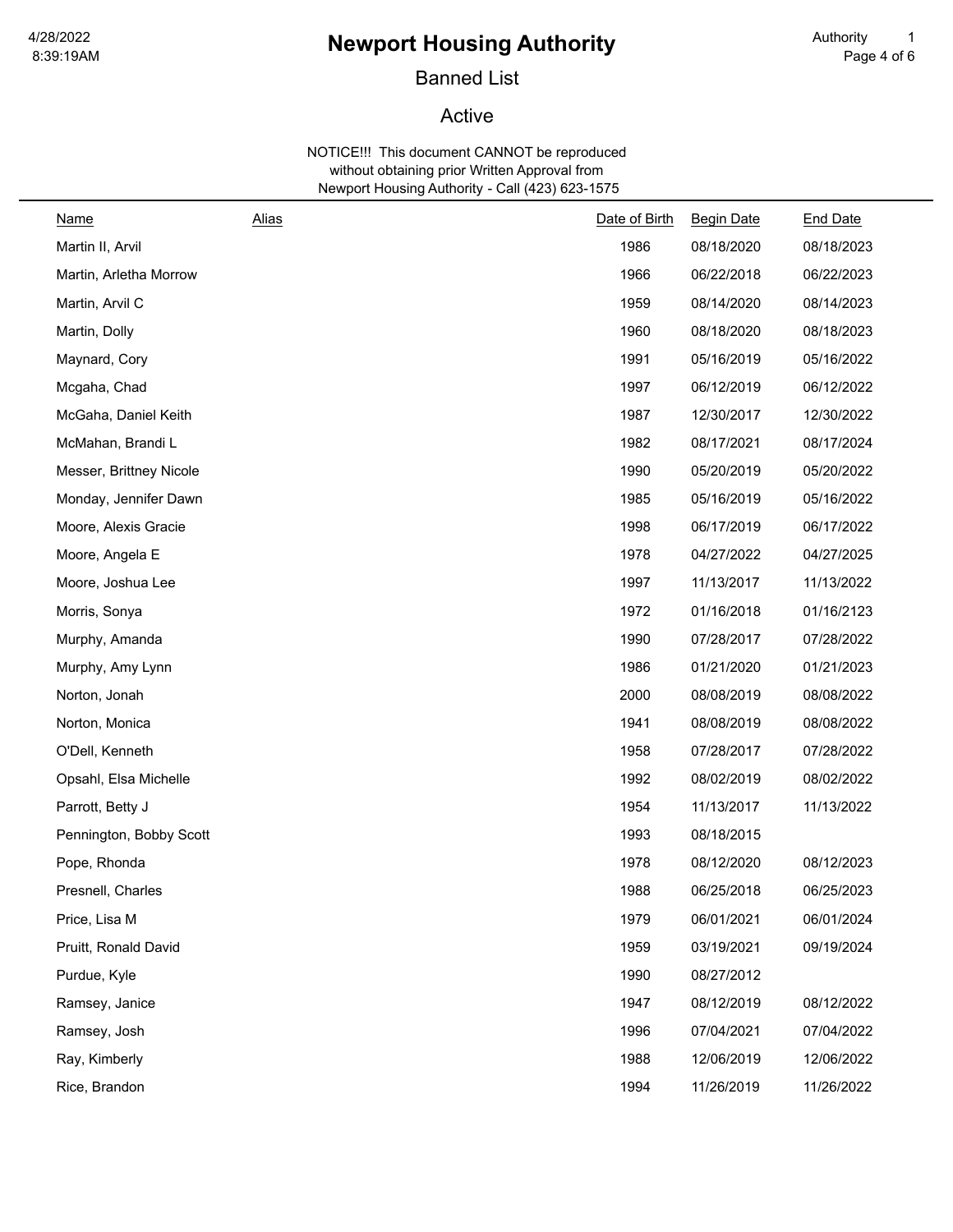# <sup>4/28/2022</sup> **1/28/2022 Newport Housing Authority 1** Authority 1<br>8:39:19AM Page 5 of 6

# Banned List

### Active

| Name                        | <b>Alias</b> | Date of Birth | <b>Begin Date</b> | <b>End Date</b> |
|-----------------------------|--------------|---------------|-------------------|-----------------|
| Roberts, Anjelica           |              | 1995          | 03/04/2021        | 03/04/2024      |
| Roberts, Carol A            |              | 1993          | 06/05/2019        | 06/05/2022      |
| Roberts, Gail               |              | 1972          | 01/02/2020        | 01/02/2023      |
| Robinson, Deonta            |              | 1987          | 08/08/2021        | 08/08/2022      |
| Robinson, Derrick Lee       |              | 1987          | 07/28/2017        | 07/28/2022      |
| Rosenbaum, Jeremy Joe       |              | 1978          | 08/13/2021        | 08/13/2024      |
| Ruppert, Lisa               |              | 1975          | 11/08/2017        | 11/08/2022      |
| Sartin, Alexander           |              | 1992          | 05/17/2018        | 05/17/2023      |
| Saylor, Lyndsey Brooke      |              | 1988          | 09/10/2018        | 09/10/2023      |
| Scales, Kenneth Rakeem      |              | 1990          | 11/07/2021        | 11/07/2024      |
| Scott, Melissa Jeane        |              | 1985          | 06/17/2019        | 06/17/2022      |
| Sharp, Chachi               |              | 1994          | 06/15/2021        | 06/15/2022      |
| Shelton, Jonathan           |              | 1983          | 06/12/2019        | 06/12/2022      |
| Shephard, Magen K           |              | 1994          | 11/05/2017        | 11/05/2022      |
| Shoemaker, Krystal Danielle |              | 1991          | 01/23/2018        | 01/23/2023      |
| Shon-Thomas, Alexander D    |              | 1997          | 05/15/2021        | 05/15/2022      |
| Shults, Lisa L              |              | 1978          | 02/04/2022        | 02/04/2023      |
| Sisk, Cody                  |              | 2000          | 03/01/2021        | 03/01/2024      |
| Smith, Barbara              |              | 1961          | 08/17/2020        | 08/17/2023      |
| Smith, Kendra LeAnn         |              | 1991          | 06/01/2021        | 06/01/2024      |
| Solis, Juan Nathaniel       |              | 1994          | 03/12/2018        | 03/12/2023      |
| Solis, Micheal Anthony      |              | 1981          | 10/23/2017        | 10/23/2022      |
| Solis, Raven Breeze         |              | 1994          | 03/12/2018        | 03/12/2023      |
| Solomon, Bonnie Jean Carol  |              | 1998          | 04/05/2021        | 04/05/2024      |
| Southerland, Tasha          |              | 1983          | 03/03/2020        | 03/03/2023      |
| Sparks, April               |              | 1991          | 06/28/2018        | 06/28/2023      |
| Sparks, Joshua              |              | 2000          | 07/03/2018        | 07/03/2023      |
| Sparks, Robert              |              | 1994          | 06/26/2018        | 06/26/2023      |
| Sparks, Rosella             |              | 1970          | 07/03/2018        | 07/03/2023      |
| Springer, Joshua Lee        |              | 1989          | 09/19/2019        | 09/19/2022      |
| Stelly, Milton              |              | 1990          | 01/19/2022        | 01/19/2025      |